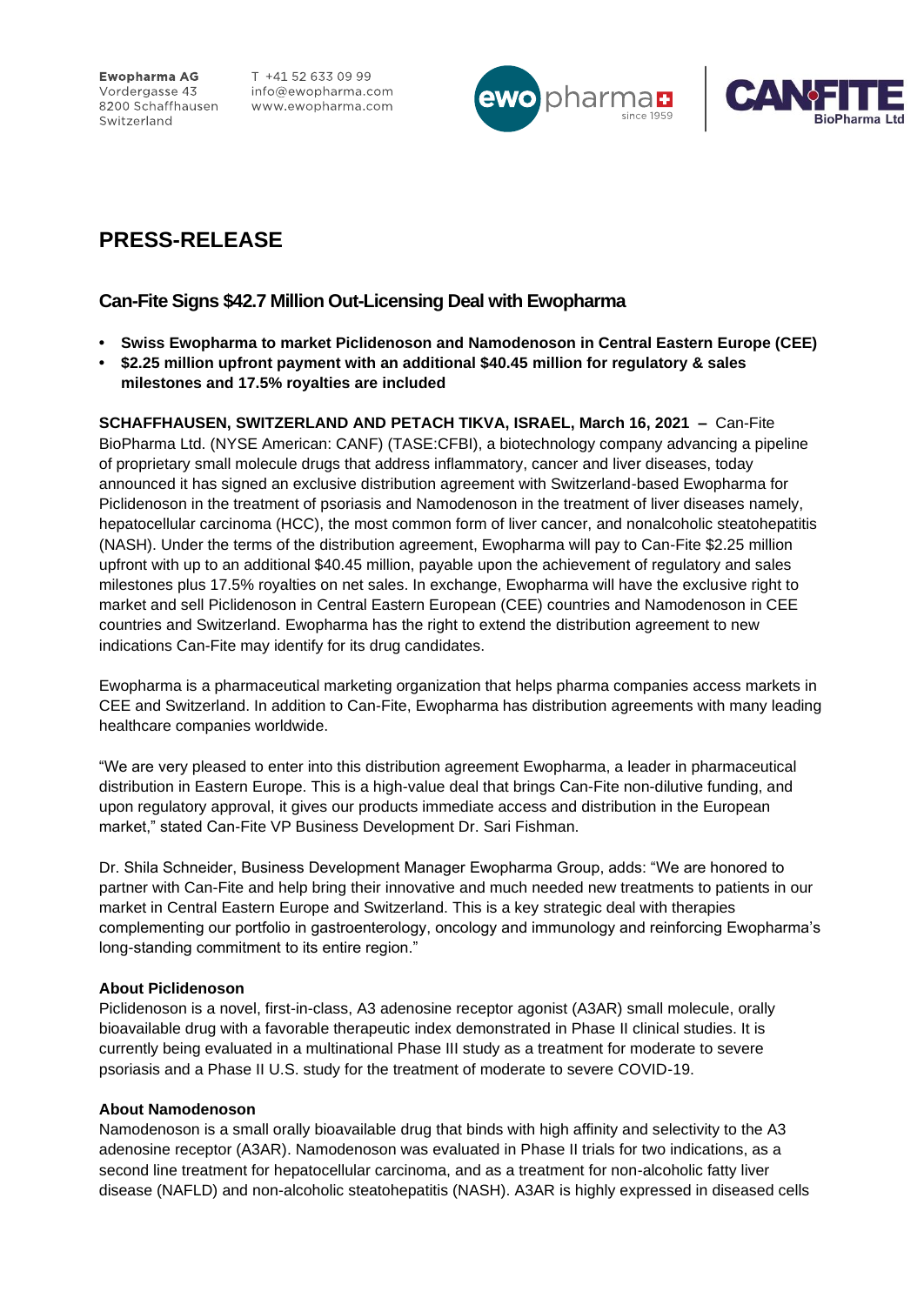**Ewopharma AG** Vordergasse 43 8200 Schaffhausen Switzerland

T +41 52 633 09 99 info@ewopharma.com www.ewopharma.com





Page 2 of 3

whereas low expression is found in normal cells. This differential effect accounts for the excellent safety profile of the drug.

### **About Can-Fite BioPharma Ltd.**

Can-Fite BioPharma Ltd. (NYSE American: CANF) (TASE: CFBI) is an advanced clinical stage drug development Company with a platform technology that is designed to address multi-billion dollar markets in the treatment of cancer, liver, inflammatory disease and COVID-19. The Company's lead drug candidate, Piclidenoson, is currently in a Phase III trial for psoriasis and a Phase II study in the treatment of moderate COVID-19. Can-Fite's liver drug, Namodenoson, is headed into a Phase III trial for hepatocellular carcinoma (HCC), the most common form of liver cancer, and successfully achieved its primary endpoint in a Phase II trial for the treatment of non-alcoholic steatohepatitis (NASH). Namodenoson has been granted Orphan Drug Designation in the U.S. and Europe and Fast Track Designation as a second line treatment for HCC by the U.S. Food and Drug Administration. Namodenoson has also shown proof of concept to potentially treat other cancers including colon, prostate, and melanoma. CF602, the Company's third drug candidate, has shown efficacy in the treatment of erectile dysfunction. These drugs have an excellent safety profile with experience in over 1,500 patients in clinical studies to date. For more information please visit: [www.can-fite.com.](http://www.can-fite.com/)

### **About Ewopharma AG**

Ewopharma AG, headquartered in Schaffhausen, Switzerland, is a pharmaceutical marketing company focused on Central Eastern Europe and Switzerland. With more than 60 years' presence in the region, Ewopharma has extensive knowledge of these markets and enjoys a privileged position in the area. The company covers all aspects of market access and commercialization of ethical pharmaceutical and consumer health products. Further information is available at [www.ewopharma.com.](http://www.ewopharma.com/)

### **Forward-Looking Statements**

This press release may contain forward-looking statements, about Can-Fite's expectations, beliefs or intentions regarding, among other things, market risks and uncertainties, its product development efforts, business, financial condition, results of operations, strategies or prospects. In addition, from time to time, Can-Fite or its representatives have made or may make forward-looking statements, orally or in writing. Forward-looking statements can be identified by the use of forward-looking words such as "believe," "expect," "intend," "plan," "may," "should" or "anticipate" or their negatives or other variations of these words or other comparable words or by the fact that these statements do not relate strictly to historical or current matters. These forward-looking statements may be included in, but are not limited to, various filings made by Can-Fite with the U.S. Securities and Exchange Commission, press releases or oral statements made by or with the approval of one of Can-Fite's authorized executive officers. Forwardlooking statements relate to anticipated or expected events, activities, trends or results as of the date they are made. Because forward-looking statements relate to matters that have not yet occurred, these statements are inherently subject to risks and uncertainties that could cause Can-Fite's actual results to differ materially from any future results expressed or implied by the forward-looking statements. Many factors could cause Can-Fite's actual activities or results to differ materially from the activities and results anticipated in such forward-looking statements. Factors that could cause our actual results to differ materially from those expressed or implied in such forward-looking statements include, but are not limited to: our history of losses and needs for additional capital to fund our operations and our inability to obtain additional capital on acceptable terms, or at all; uncertainties of cash flows and inability to meet working capital needs; the impact of the COVID-19 pandemic; the initiation, timing, progress and results of our preclinical studies, clinical trials and other product candidate development efforts; our ability to advance our product candidates into clinical trials or to successfully complete our preclinical studies or clinical